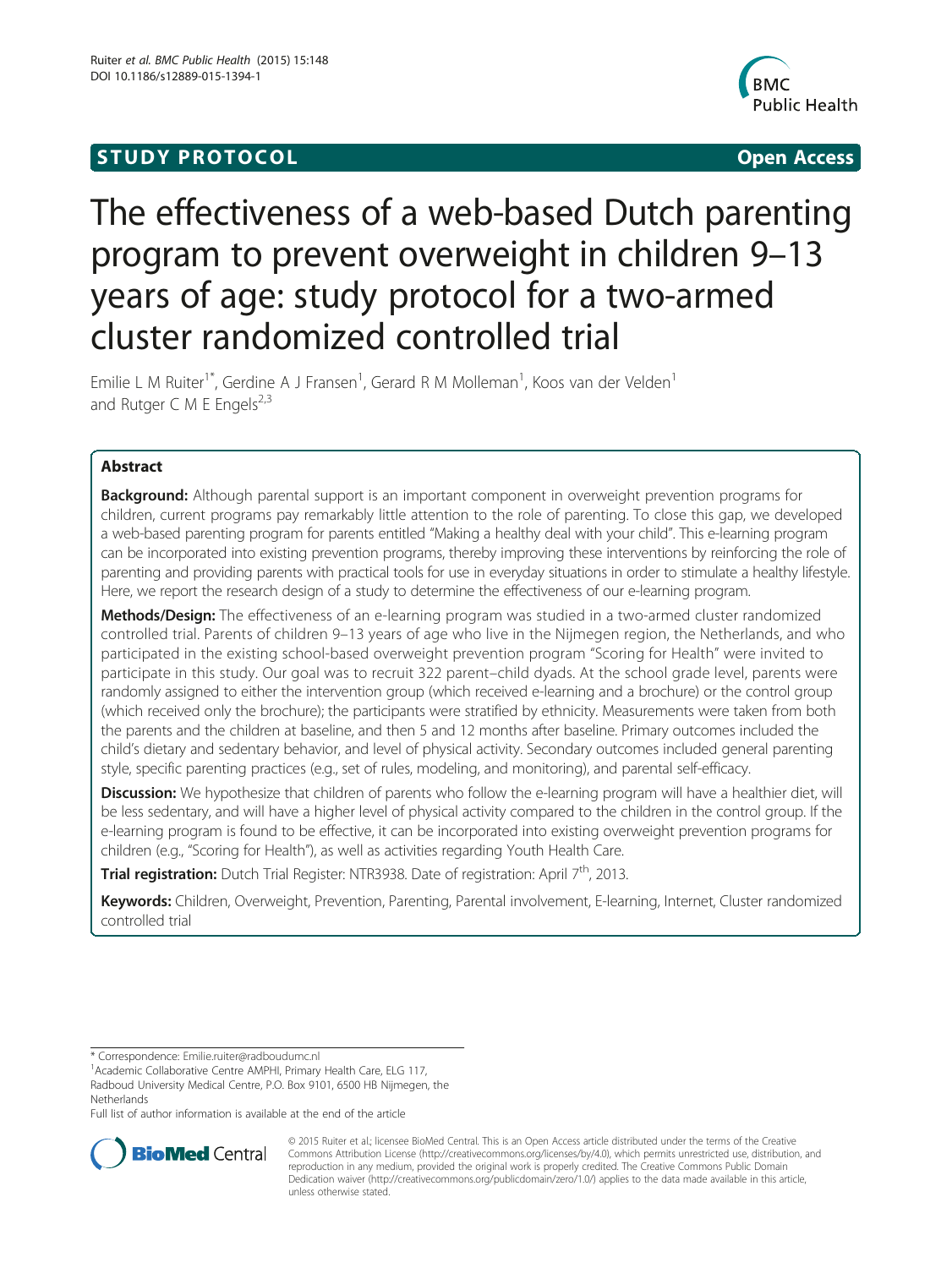### Background

The increasing prevalence of overweight and obese children is a major health concern in developed countries [[1-3](#page-7-0)], particularly among low socio-economic status (SES) neighborhoods in the Netherlands, which include high numbers of families of Turkish and Moroccan descent [[4-6](#page-7-0)]. According to the 2009 Fifth Dutch Growth Study, 14% of children 2–21 years of age are overweight, a nearly three-fold increase from 1980. Striking, 2% of children are considered obese [[4\]](#page-7-0). The overall prevalence of overweight and obesity among Turkish and Moroccan children is 2–4 times higher than among Dutch children [[5\]](#page-7-0). Addressing this problem is important for preventing weight-related problems that can develop in childhood and/or adolescence.

In addition to regular physical activity and a healthy diet, parenting styles and practices are key components of interventions designed to prevent overweight in children, and incorporating parenting within these interventions can greatly increase their effectiveness [[7-10](#page-7-0)]. For example, parents should be involved in these interventions, and they should be supported in the following roles: i) helping facilitate a healthy lifestyle, ii) using specific parenting practices, and *iii*) learning general parenting practices [[10\]](#page-7-0). Specific parenting practices include specific, goal-directed parental actions designed to influence the child's behavior, and these practices include establishing rules, as well as modeling and monitoring dietary, sedentary, and physical behaviors. General parenting is the emotional climate in which parents raise their child [[11\]](#page-7-0) and include how parents communicate with their child; general parenting has been characterized using dimensions regarding the parent's responsiveness and demanding nature [[12,13\]](#page-7-0).

A literature search by Snoek et al. [\[10](#page-7-0)]—together with the results of workshops held within the field of practice in phase 1 of the Consortium Integrated Approach Overweight (CIAO) [\[14](#page-7-0)]—revealed that relatively little attention is given to the role of parenting within interventions for preventing overweight among children. Although many professionals stress the importance of involving parents in these interventions, this is often difficult to achieve in practice [[14](#page-7-0)].

To close this gap, we developed an e-learning parenting program called "Making a healthy deal with your child". This program can be incorporated into existing interventions for preventing overweight in children. The purpose of this e-learning program is to improve existing interventions by  $i$ ) strengthening both the general and specific parenting practices and  $ii$ ) increasing the self-efficacy of parents of children 9–13 years of age. This goal can be achieved by reinforcing the roles of parenting, by involving parents in existing interventions, and by giving parents practical tools that they can use to

encourage their children to develop a healthy diet, be less sedentary, and engage in regular physical activity. In addition, the program is designed to give parents the tools they need to handle everyday life conflicts regarding dietary, sedentary, and physically active behavior. In the e-learning program, neither group sessions nor individual sessions must be followed; rather, the parents can follow the program in their own home, at a time that suits them best.

#### Study aim

Here, we describe the study protocol and execution of a cluster randomized controlled trial (RCT) designed to investigate the effects of our web-based parenting program entitled "Making a healthy deal with your child" on dietary, sedentary, and physically active behavior among children 9–13 years of age who participate in the existing school-based overweight prevention program entitled "Scoring for Health".

We hypothesized that 5 and 12 months after baseline measurements were collected, the children of parents who received the e-learning program would  $i$ ) have a healthier diet (e.g., they eat more vegetables and fruits, have breakfast more often, and drink fewer sweetened beverages); ii) be less sedentary (e.g., will engage in a lower amount of screen-viewing time); and *iii*) have a higher level of physical activity compared to both their baseline values and the control group. Other objectives of the e-learning program include strengthening parenting styles, improving parenting practices, and increasing parental self-efficacy.

# Methods

#### Design of the study

The effectiveness of this web-based parenting program was studied in a two-armed (intervention versus control) cluster RCT. The participants were parents and their 9-13-year-old children who were already participating in the existing school-based overweight prevention program entitled "Scoring for Health". At the school grade level, the parents were randomly assigned to either the intervention group or the control group. Parents in the intervention group received a personal login code for the e-learning program and a standard brochure from the Nutrition Center regarding healthy eating and physical activity [[15\]](#page-7-0); this brochure is also distributed by the organization Youth Health Care (YHC). Parents in the control group received only the brochure. Measurements were collected from the children and parents in both groups, as well as 5 and 12 months after the baseline measurements; see Figure [1.](#page-2-0)

In both groups, the parents received 30 Euros for their participation in the study. The children received a small bottle of water for their participation.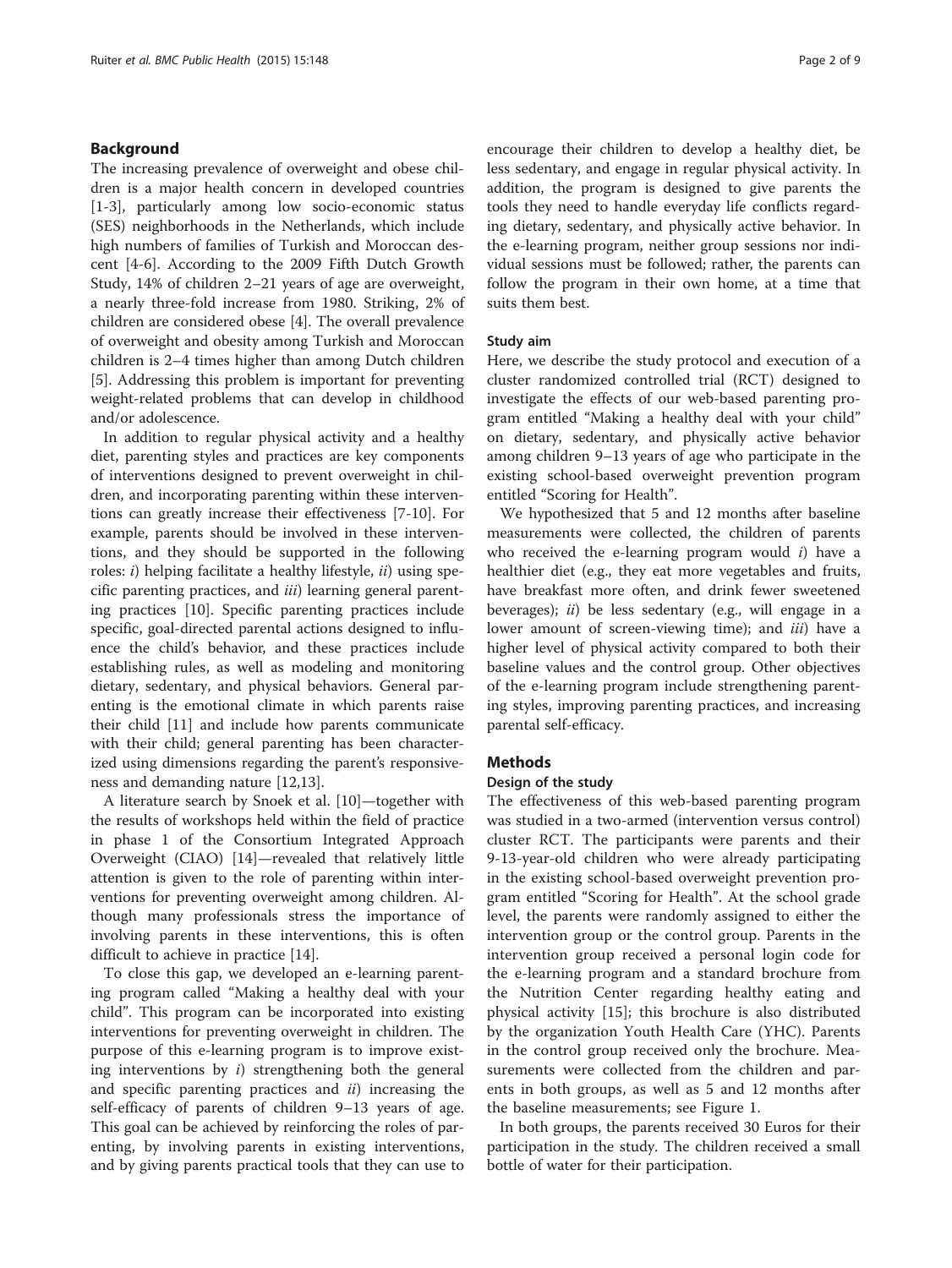<span id="page-2-0"></span>

The Medical Review Ethics Committee of the Arnhem-Nijmegen region, the Netherlands, approved this study protocol, registration number 2012495, NL4280309112. This study did not require validation by the medical ethics committee. This trial is registered at the Dutch Trial Register (NTR3938).

# Participants and protocol

# Inclusion criteria

Our inclusion criteria for recruiting parent–child dyads included parents in the Nijmegen region in the Netherlands and their children 9–13 years of age in the fourth, fifth, or seventh grade of regular primary school and who were participating in the existing school-based overweight prevention program entitled "Scoring for Health". Parents and children were required to both speak and read Dutch. We selected "Scoring for Health" as an illustrative example, as it is a school-based intervention certified by the Center for Healthy Life (in Dutch, the Centrum voor Gezond Leven) in the Netherlands. Moreover, arrangements have been made to offer this intervention to a large group of children each year. Twice a year in the Nijmegen region, children 9–13 years of age are selected to participate in the "Scoring for Health" intervention program, yielding a total of 500 participating children.

The aim of the "Scoring for Health" program is to increase the awareness of primary school students (and their parents) regarding the importance of engaging in a healthy lifestyle. The program runs for 20 weeks and begins and ends with a sports clinic at a nearby semiprofessional soccer club.

# Recruitment

Eleven primary schools in the Nijmegen region in the Netherlands were participating in the intervention program "Scoring for Health"; the principals of these 11 schools were asked to participate in our study. We asked the principals' permission to distribute envelopes to the parents of the children in the participating schools. The envelopes contained an invitation letter in which we asked parents to participate with their child in our study. In addition, the envelopes contained information regarding the study (including the purpose of the study, length of the study, frequency of measurements, eligibility criteria, confidentially of the data, etc.), a passive informed consent form for the parent, a passive informed consent form for the child, and an envelope for returning the forms. Two weeks after distributing the invitation letters, we visited all of the school classes. In our presence, the children completed the baseline questionnaire in class; the children were able to ask questions if they encountered ambiguities when completing the questionnaire. Thereafter, we distributed envelopes to the parents; this second envelope included the parental baseline questionnaire, a letter in which we asked the parents to complete the baseline questionnaire, and an envelope for returning the questionnaire. Non-responders received a reminder after three weeks. Our goal was to recruit 322 parent–child dyads.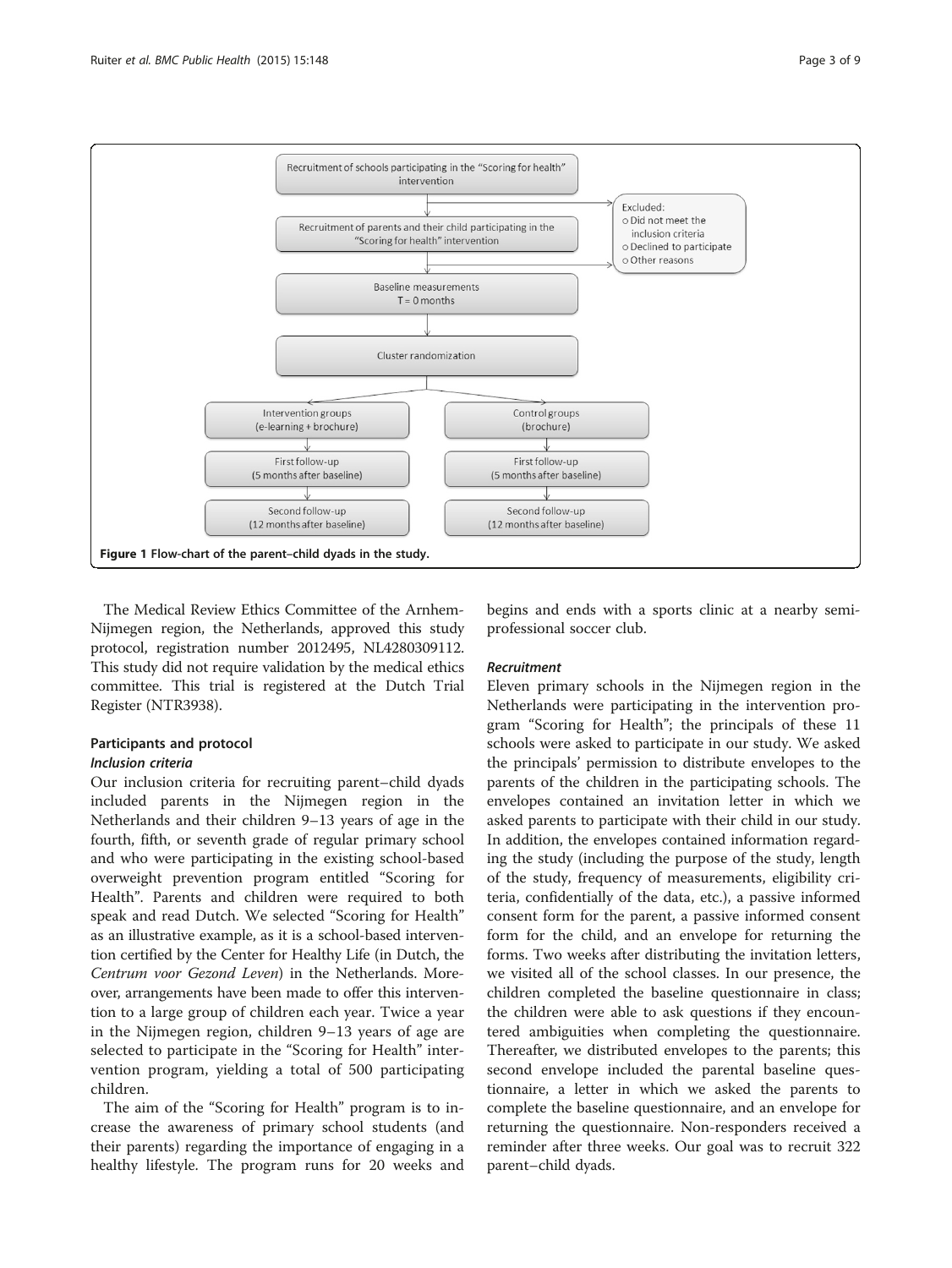#### Randomization

After baseline measurements were collected, an independent researcher at the Behavioral Science Institute randomly assigned all participating school classes to either the intervention group or the control group. Randomization was performed centrally at the school grade level class and within schools (to control for school characteristics) using a computerized random number generator with a blocked randomization scheme (block size was 2); the groups were stratified by ethnicity.

If more than one child living in the same household participated in the study, all participating children in that household were assigned to the same group as the oldest participating child in order to avoid contamination between groups.

## Sample size

Sample size was calculated based on the difference between the intervention group and the control group in terms of the following outcomes: improvement in healthy eating and a reduction in sedentary behavior in children in accordance with Dutch standards. Because the e-learning program has not been tested previously with respect to effectiveness, it is difficult to estimate an effect size. However, based on the outcomes of similar effectiveness studies and school-based programs in children 9–13 years of age [[16](#page-7-0)-[19](#page-7-0)], we expect a minimum difference of 20% between the control and intervention groups 12 months after baseline in the children's dietary and/or sedentary behavior in accordance with the Dutch standards.

Based on data obtained from the Community Health Service in Nijmegen, 40% of children 9–13 years of age meet the daily standards for eating fruits and vegetables, minimizing sugar-sweetened beverages, playing outside or minimizing sedentary behavior [[20](#page-7-0)]. Using a twosided test with alpha = 0.05 and a power of 0.80, and taking into account the clustering of children within classes (with an estimated ICC of 0.05 and an average cluster size of 14), we calculated that we needed 161 children in each group (i.e., the intervention and control groups) in order to detect an increase of 20% in the number of children who meet the Dutch standard with respect to dietary or sedentary behavior, given an initial compliance rate of 40% (i.e., an increase from 40% to 60%).

#### Intervention

#### Program theory

The e-learning program "Making a healthy deal with your child" is based on the existing e-learning program "Talking with your child" [\[21\]](#page-7-0), which is based on stateof-the-art knowledge regarding effective substance use– specific parenting [\[22\]](#page-7-0), and the face-to-face parent-training program "Parents and children talking together", which is designed to support parents with adolescent children with

respect to their communication and conflict resolution skills [[23-26](#page-7-0)]. The contents of "Talking with your child" are based on theoretical insights obtained from "Parent effectiveness training" [\[27](#page-7-0)] and "Parent management training – the Oregon model" [\[28](#page-7-0)]. Both of these programs are designed to build family relationships that are characterized by i) acceptance and non-judgmental attitudes towards each other, and *ii*) genuineness and being honest with respect to expressing feelings.

Using a six-step model, our program shows parents how to improve their communication and problemsolving skills. We transformed the original four-step model [\[26](#page-7-0)] into a six-step model by dividing the first step of the original four-step model ("discussing the problem and focusing on attentive and active listening, combined with giving opinions in ways that are most efficient and least intrusive for the child") into three steps. The first step of our six-step model is "selecting a good time to discuss the problem". The second step is "discussing the problem, combined with giving opinions in ways that are most efficient and least intrusive for the child". The third step is "focusing on attentive and active listening". The fourth step is "thinking of possible solutions for arguments between the parents and their child"; in this step, emphasis is placed upon brainstorming and giving all family members the opportunity to come up with solutions without judging or criticizing each other's ideas. The fifth and sixth steps are "deciding on a solution to the particular argument" and "evaluating the chosen solution", respectively.

For the theoretical knowledge regarding dietary, sedentary, and physically active behaviors, we used the guidelines of the Dutch Nutrition Center [[29](#page-7-0)] and the Dutch Norm for Healthy Physical Activity [\[30](#page-7-0)], which were also used in the YHC.

#### Program content and structure

The aim of our e-learning program entitled "Making a healthy deal with your child" is to strengthen the general and specific parenting styles and practices in existing interventions for preventing overweight in children. At the start of creating this e-learning program, a pilot study was conducted with four focus groups in order to gain more insight into—and to obtain specific examples of—difficult daily life situations in which mothers in low-SES neighborhoods experience difficulties encouraging healthy eating habits and physical activity in their school-age children. The mothers in these focus groups were of Dutch, Turkish, and Moroccan descent and had at least one child 8–13 years of age.

In the study group sessions, the five most commonly mentioned difficult situations were as follows:  $i$ ) the daily struggle at the dining table (children do not want to eat their vegetables);  $ii$ ) the child's continuous desire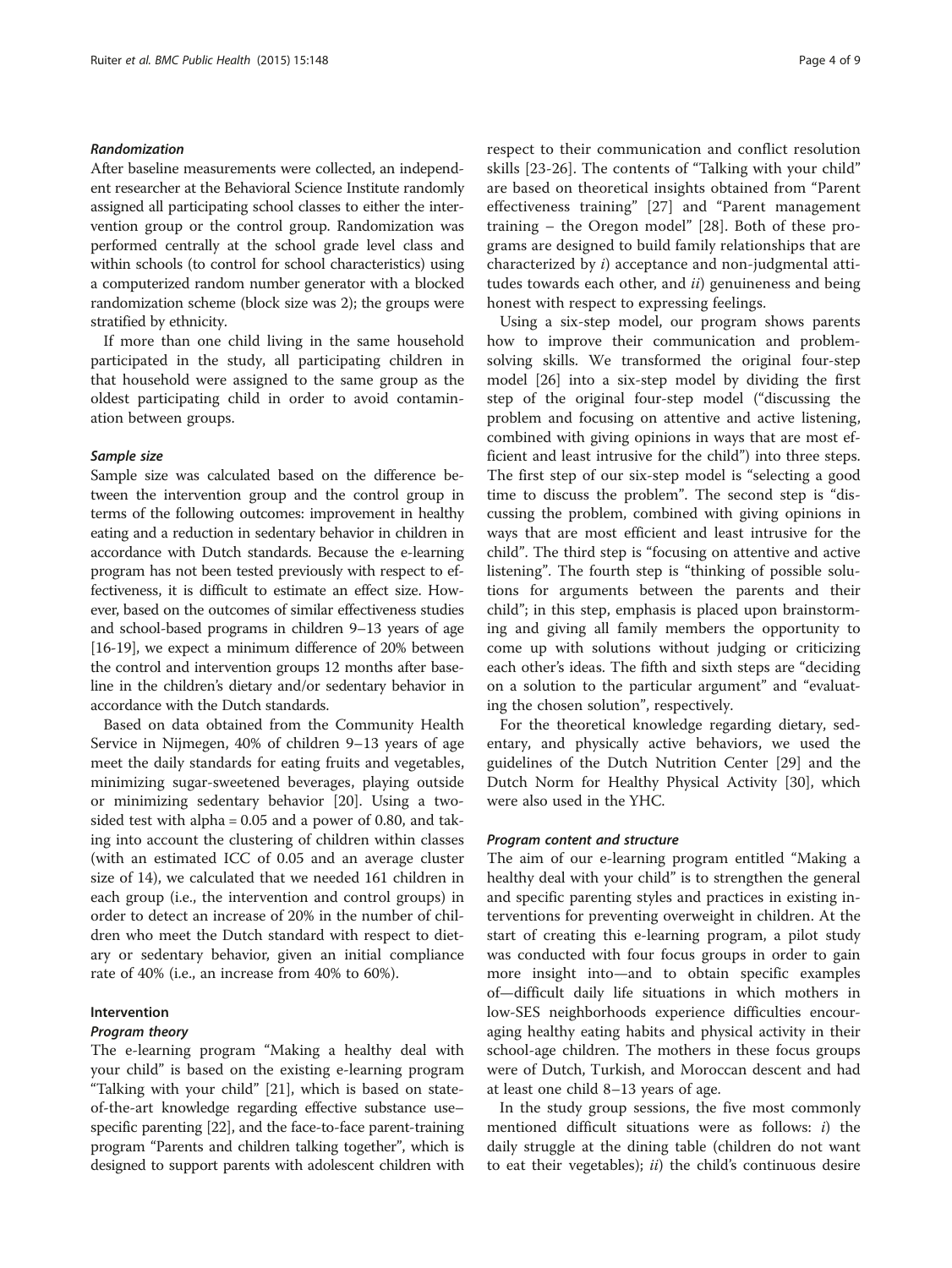for candy and snacks; *iii*) children having insufficient time in the morning to eat breakfast;  $iv$ ) children spending an excessive amount of time using the computer and/or watching television; and  $\nu$ ) children not wanting to turn off their computer game when asked to do so.

Another important finding of the pilot study was that mothers in low-SES neighborhoods indicated that they experience several difficulties with respect to parenting. The most commonly mentioned issues were attempting to establish rules and not being strict and/or consistent when rules are established. The results of this pilot study were used as the input for developing our e-learning program. Our e-learning program consists of five 30 minute episodes that are based on the five abovementioned difficult daily life situations. Each episode consists of video fragments in which "good" and "less good" ways of communicating with a child are shown, the six-step problem-solving model, practical and theoretical assignments, and feedback. Using this approach, parents receive tools that they can use to encourage their child to develop a healthy diet, to be less sedentary, and to be regularly physically active in everyday situations; these tools use both general and specific parenting and conflict-management approaches. Using this e-learning program, our goal was to create a short, flexible program that is both simple and attractive to parents from a variety of demographic backgrounds. Parents can follow the program in their own home, at a time that suits them best. The total time required to complete the e-learning program is approximately 150 minutes.

### Program delivery

Each parent who was assigned to the intervention group received a personal login code, which they used to start the e-learning program. Over a course of ten weeks, the parents were allowed to complete the e-learning program at their own pace. After finishing each episode, the parents received an e-mail to thank them for finishing the episode and to encourage them to complete the next episode.

#### Outcomes and specific measurement variables

We measured the effect of the e-learning program on energy balance–related behaviors in the children and on the parenting skills and parental self-efficacy in the parents.

The following primary outcomes were measured: changes in the child's dietary, sedentary, and physically active behaviors from baseline to the 5-month and 12 month follow-up visits. According to Dutch standards [[15,29,30\]](#page-7-0), healthy energy balance–related behaviors in children include i) eating breakfast daily; ii) eating at least two portions of fruit daily; *iii*) eating vegetables daily;  $iv$ ) drinking less than two glasses of sugarsweetened beverages daily;  $v$ ) less than two hours of screen time (watching television and/or using the computer) each day; vi) playing outside for at least one hour each day; and *vii*) participating in an organized sport for ≥30 minutes at least twice a week.

The following secondary outcomes were measured: parental styles, parenting practices, and parental selfefficacy. In addition, we monitored the parents' willingness to follow the e-learning program and the parents' satisfaction with the e-learning program.

#### **Ouestionnaire**

Parents and children were asked to complete a baseline questionnaire and again at the end of the "Scoring for Health" intervention program (5 and 12 months after the baseline assessment). The questionnaires for the children were administered in their respective schools, and the parents completed their questionnaires at home. The questionnaires were developed using existing validated Dutch questionnaires (or questionnaires that were used in currently ongoing projects within the Netherlands if no validated questionnaire was available). The questionnaires were designed to assess the following variables:

- Socio-demographic characteristics of the child: gender, age, current grade in school, and ethnic background [\[31\]](#page-7-0);
- Socio-demographics of the parents: gender, age, ethnic background, household and family composition, highest level of education, current work situation (i.e., hours of paid work per week), height and weight (self-reported), and their perception of their child's weight status [[31](#page-7-0)];
- The child's dietary behavior (fruit and vegetable consumption, whether they eat breakfast, their snacking behavior, consumption of sugar-sweetened beverages), sedentary behavior (television watching and computer usage), and level of physical activity. These questions were included in the questionnaires for both the parents and children [[31](#page-7-0)];
- General parenting style, including restrictiveness and nurturance [\[32,33\]](#page-7-0);
- Parental feeding style: instrumental feeding, emotional feeding, control, and encouragement [[34,35](#page-7-0)]. This was measured for both the parents and child.
- Parenting practices, including dealing with house rules (strict, flexible, or no rules) [[31](#page-7-0)] and modeling [[36](#page-7-0)] and monitoring [\[36](#page-7-0)] of eating habits, sedentary behavior, and physical activity;
- Parental self-efficacy, including satisfaction with one's own efficacy and effectiveness at solving problems [\[37\]](#page-8-0); and
- Parental satisfaction with the e-learning program, which was measured by including process evaluation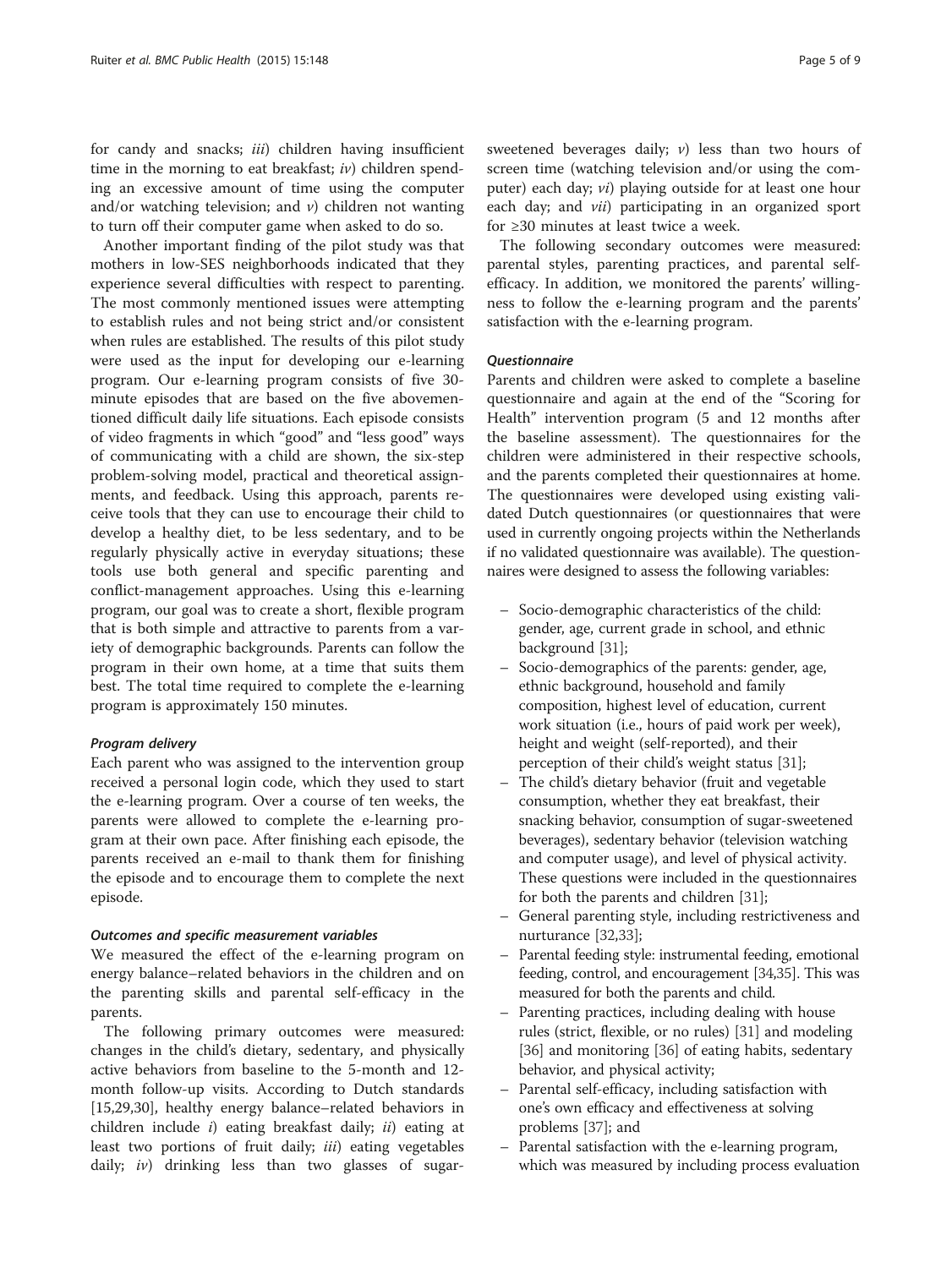questions in the post-test questionnaire at 5 months and questions regarding changes in their management of difficult behavior in the 1-year questionnaire.

#### Electronic database

The parents' login activity in the e-learning program was monitored during the intervention period. This allowed us to monitor which parents began the e-learning program (and which did not). This approach also provided information regarding which episodes the parents completed.

#### Anthropometry

Anthropometric characteristics of the children (height and weight) were measured at baseline at the start of the "Scoring for Health program using a calibrated scale and measuring tape of the YHC in accordance with established guidelines [\[38](#page-8-0)]. All measurements were performed by a YHC professional or trainee. The child's height was measured (while barefoot) to the nearest 0.1 cm using a model 208 body meter (SECA, Hamburg, Germany). The child's body weight was measured (while wearing only underwear and while barefoot) to the nearest 0.1 kg using a portable digital model 899 scale (SECA). Body mass index (BMI, measured in  $\text{kg/m}^2$ ) was calculated using the weight and height measurements. BMI data were used to study whether the child's weight status affected the parents' willingness to participate in our study and/or complete the e-learning program.

#### Statistical analysis

Descriptive analyses will be used to determine whether randomization resulted in a balanced distribution of key demographic variables (e.g., the child's age, gender and grade in school, as well as the parents' education level and ethnic background) and the baseline primary and secondary outcomes. Continuous variables will be presented as the mean  $\pm$  SD, and categorical data will be presented as the percentage of respondents within each of the possible categories. Moreover, the variables that had differing distributions between the two groups will be entered as confounders in all models that test the effectiveness of the e-learning program. The effect of the e-learning program on changes in the child's dietary behavior, sedentary behavior, and physical activity, as well as the parenting style, parenting practices, and parental self-efficacy, will be tested in accordance with the intention-to-treat principle and in a completers-only framework using Mplus [[39\]](#page-8-0). Intention-to-treat means that all participants will be analyzed in the condition to which they were randomly assigned. Missing data will be handled by multiple imputation. A total of 50 datasets will be completed using multiple imputation. Mplus will read the 50 datasets using the TYPE = IMPUTATION option and will perform the desired analyses for each dataset. Mediating the parameter estimates will then aggregate the results of the 50 analyses. With respect to the completers-only analyses, only the participants with scores at all time points will be included. In both the intention-to-treat and the completers-only analyses, the effect of the intervention condition will be compared to the control condition. Because the data have a multilevel structure (i.e., individuals are "clustered" within school grades), the individual respondents may not necessarily be independent within each grade. To correct for the potential non-independence (complexity) of the data, the TYPE = COMPLEX procedure in Mplus will be used; this procedure corrects the standard errors of the parameter estimates for dependency, yielding unbiased estimates. Finally, the results will be reported in accordance with CONSORT (Consolidated Standards of Reporting Trials) [[40](#page-8-0),[41](#page-8-0)].

# Timeframe

The recruitment and inclusion of participants began at the end of 2012. The baseline data were collected from January 2013 through December 2013. After the baseline data were collected the participants were randomized in February 2013 and September 2013. For each parent– child dyad, the follow-up measurements were collected at fixed time points, 5 and 12 months after the baseline measurements (see Table [1](#page-6-0)). All data were continuously collected, entered. The data will be analyzed and the results will be reported after the completion of the final follow-up measurements collected 12 months after baseline.

# **Discussion**

We describe the design of a two-armed cluster RCT to evaluate the effectiveness of our web-based parenting program entitled "Making a healthy deal with your child". The aim of this e-learning program is to improve the child's dietary, sedentary, and physical activity behaviors using specific parenting practices, improve parenting styles, and increase the self-efficacy of parents of children 9–13 years of age who participate in the existing school-based overweight intervention program "Scoring for Health" in the Netherlands. This trial was designed to test our hypothesis that children of parents who complete the e-learning program will  $i$ ) have a healthier diet,  $ii$ ) be less sedentary, and *iii*) have a higher level of physical activity compared to children of parents who did not complete the program.

#### Strengths and limitations

This study was strengthened by its cluster RCT design, the relatively large sample size (322 parent–child dyads), and follow-up measurements collected at 5 and 12 months, which will enable us to analyze the short-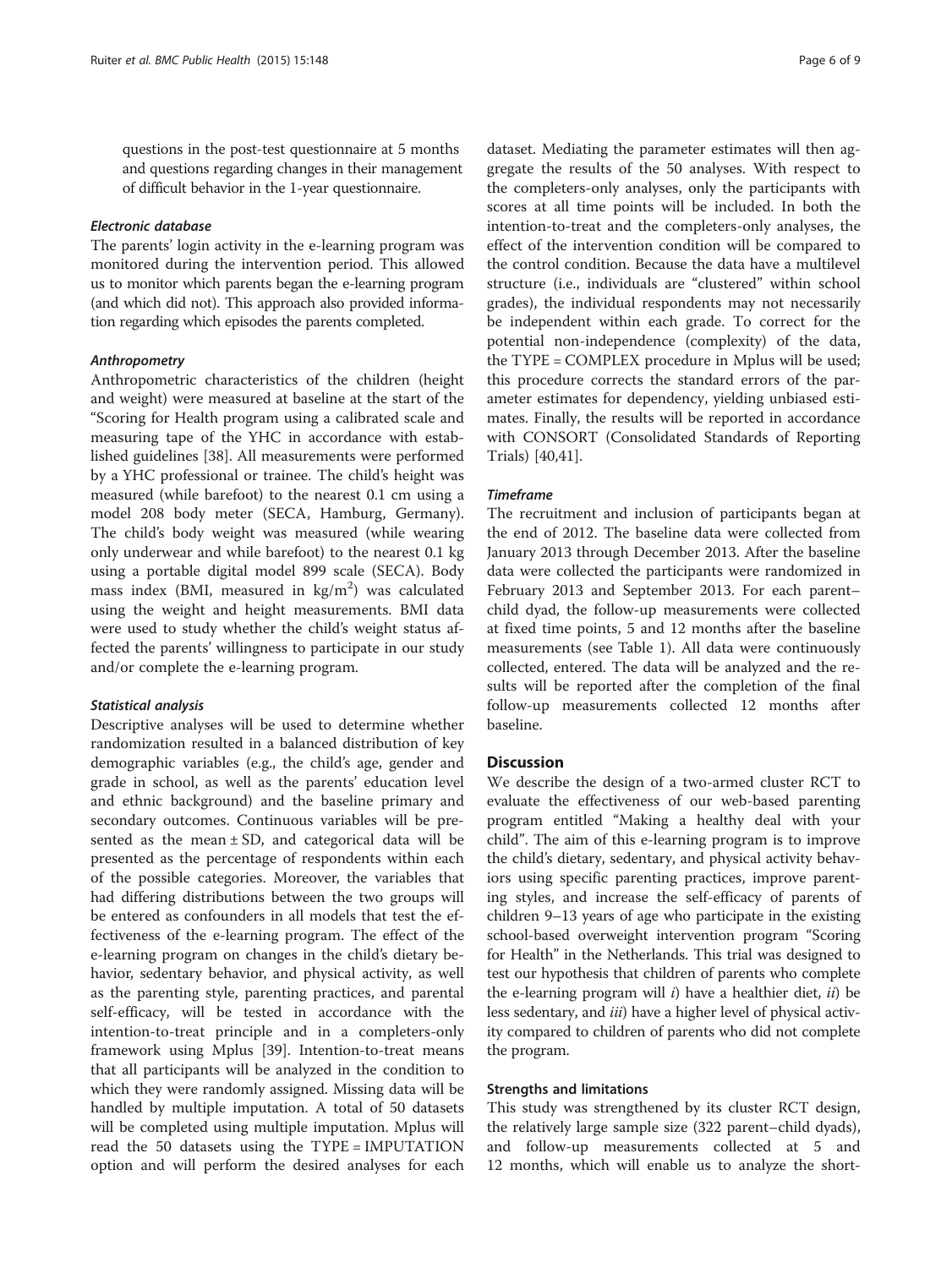| Locations of the participated primary<br>school in the Nijmegen Region | <b>Baseline measurements</b>      | <b>Randomization Follow-up</b> | measurements           | Follow-up<br>measurements    |
|------------------------------------------------------------------------|-----------------------------------|--------------------------------|------------------------|------------------------------|
|                                                                        | $T = 0$                           |                                | $T = 1$                | $T = 2$                      |
|                                                                        | <b>Ouestionnaire 1</b>            |                                | <b>Ouestionnaire 2</b> | <b>Ouestionnaire 3</b>       |
|                                                                        | Height and weight of the<br>child |                                |                        |                              |
| Druten and West Maas & Waal                                            | January - February 2013           | February 2013                  | June - July 2013       | January - March 2014         |
| Wijchen and Balgoij                                                    | September – October 2013          | October 2013                   | February - March 2014  | September – December<br>2014 |

#### <span id="page-6-0"></span>Table 1 Timeframe of the study measurements

term and long-term effects of the program. Furthermore, we will gain insight into which parents (including the socio-demographic characteristics and weight status of their child) began the e-learning program, and which parents did not. We also will gain insight into which episodes in the program the parents completed, and how much of each episode the parents completed. Armed with this knowledge, we will identify which parents are—and are not—reached using this intervention, and this information will help maximize the scope of the e-learning program. Strengths of the e-learning program is, the program is theory-driven and is based on difficult everyday life situations experienced by parents. Second, the program consists of multiple components (video fragments, a six-step problem-solving model, assignments, and feedback), which is important given that reports show that multi-component programs reveal more effects than single-component programs [[42,43](#page-8-0)]. Third, because the elearning program is web-based, parents can follow the program in their own home, in their own time, and at their own pace; moreover, parents are not obliged to engage in a complex, time-consuming program. Finally, with respect to the ability to generalize the study results, if our analysis shows that "Making a healthy deal with your child" is effective, this e-learning program can be easily incorporated into other intervention programs designed to prevent children from becoming overweight.

Despite its strengths, this study has some limitations. First, it is likely that more motivated parents completed the e-learning program, which may limit our ability to generalize our results to all parents. Second, in using a within-school design (as opposed to a between-school design), possible contamination effects may have occurred between the intervention and control groups. To minimize these effects, the parents in the intervention group received the same brochure as the parents in the control group, and only the parents in the intervention group received a personal login code in order to start the e-learning program. Third, with respect to measuring the effectiveness of the e-learning program, we did not focus on the child's BMI. The primary purpose of the e-learning program is to change the child's unhealthy diet, sedentary lifestyle, and low physical activity, resulting in healthier behaviors. Therefore, we focused on healthy energy balance–related behaviors rather than BMI. Finally, the information regarding the behaviors of the children and parents was based entirely on selfreporting by the children and parents, which could have led to over-reporting and/or under-reporting as a result of social desirability and/or recall bias. Thus, to minimize social desirability and optimize measurement validity, we ensured the full confidentiality (i.e., anonymity) of our participants. To minimize recall bias, the interval between the time period and the measurements was relatively short (i.e., participants were asked to recall events from the past month or week), which likely increased the self-reporting reliability.

#### Implications for practice and conclusions

If our analysis reveals that our e-learning program is effective, it can be incorporated into existing intervention programs designed to prevent overweight and obesity in children 9–13 years of age living in the Netherlands. Our extensive collaboration with the Community Health Services in the Region (Gelderland) and national networks provides considerable potential for ensuring the effective dissemination of information, as well as the sufficiently large-scale, structural incorporation of the e-learning program in several interventions, including "Scoring for Health", activities offered by the YHC, and the Dutch national school-based program entitled "The Healthy School". Our e-learning program can be easily incorporated into these programs and can provide flexibility with respect to where, when, and how it is implemented. In addition, our study increases our knowledge regarding the factors that both contribute to and foster intervention effects, which could result in the further improvement of our e-learning program and other universally implemented programs for overweight prevention. Finally, the results obtained from this trial—which are expected in 2015—will be communicated to both scientists and health professionals.

#### Abbreviations

BMI: Body mass index; CIAO: Consortium integrated approach overweight; RCT: Randomized controlled trial; SES: Socio-economic status; YHC: Youth Health Care.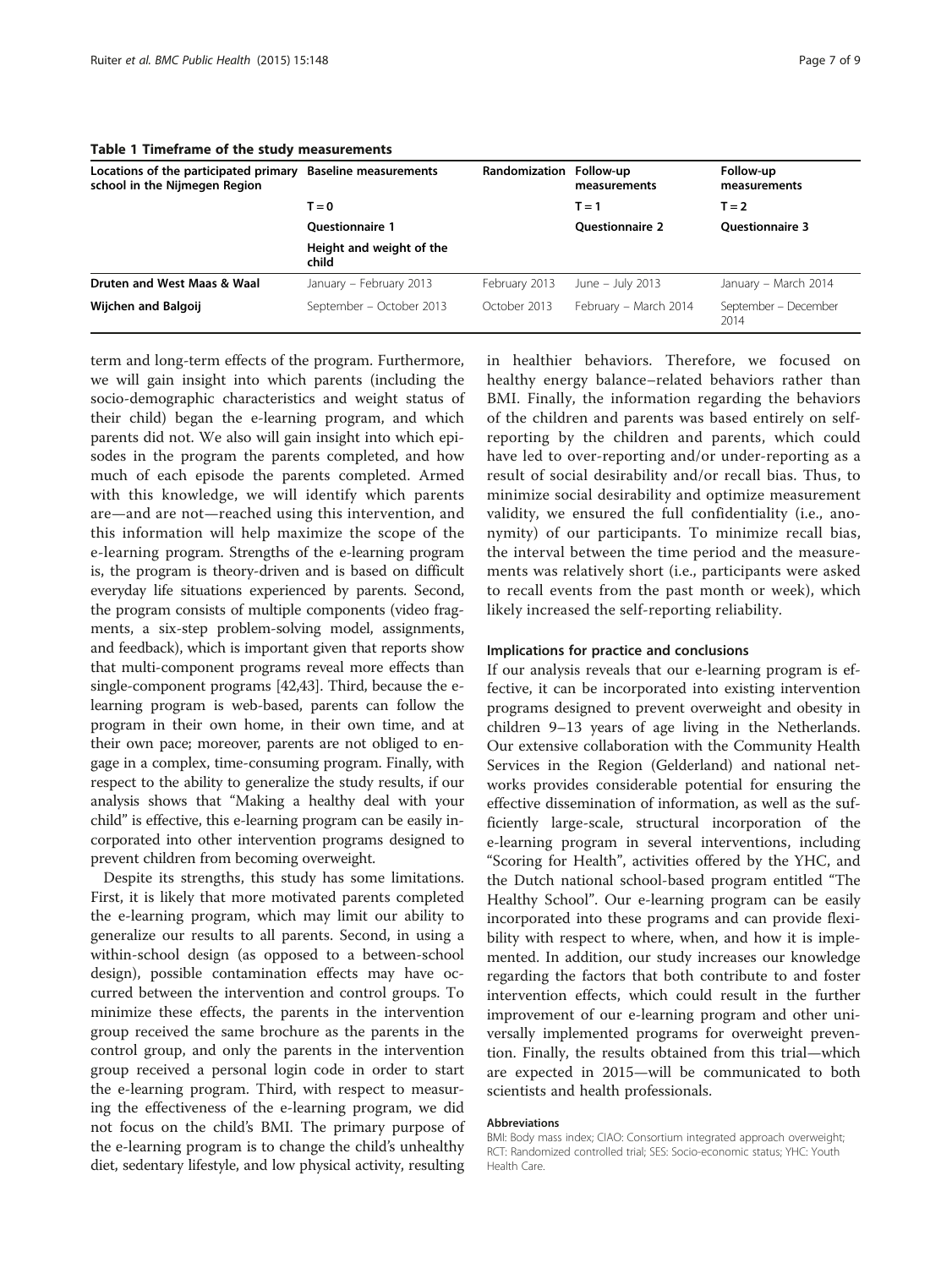#### <span id="page-7-0"></span>Competing interests

All authors declare no competing interests, except for the fact that they have developed the e-learning program entitled "Making a healthy deal with your child".

#### Authors' contributions

All authors contributed to the design of this study. ELMR wrote the first draft of this manuscript. All other authors were supervisors, provided funding support, and were involved in revising the manuscript. All authors helped refine the study protocol and have read and approved the final manuscript.

#### Acknowledgements

This study was funded by a grant from the Netherlands Organization for Health Research and Development (ZonMw; project number 505010296015). This funding source played no role in the design of execution of this study and will not play any role in the analysis or interpretation of the data, nor in the decision to publish the results. This study is part of the Dutch project CIAO (Consortium Integrated Approach Overweight). Within CIAO, several studies are investigating elements of a coherent integrated multi-sector approach based on the principles of the French EPODE program [\[44\]](#page-8-0). We thank Hans Bör of the Radboud University Medical Center for the power calculation, and Marloes Kleinjan of Radboud University Nijmegen for advice regarding statistical analyses.

#### Author details

<sup>1</sup> Academic Collaborative Centre AMPHI, Primary Health Care, ELG 117, Radboud University Medical Centre, P.O. Box 9101, 6500 HB Nijmegen, the Netherlands. <sup>2</sup> Behavioral Science Institute, Radboud University, P.O. Box 9104, 6500 HE Nijmegen, the Netherlands. <sup>3</sup>Trimbos Institute, P.O. Box 725, 3500 AS Utrecht, the Netherlands.

#### Received: 30 December 2014 Accepted: 12 January 2015 Published online: 14 February 2015

#### References

- 1. Wang Y, Lobstein T. Worldwide trends in childhood overweight and obesity. Int J Pediatr Obes. 2006;1(1):11–25.
- 2. Daniels SR. Complications of obesity in children and adolescents. Int J Obes (Lond). 2009;33(1):S60–5.
- 3. Childhood overweight and obesity. [[http://www.who.int/](http://www.who.int/dietphysicalactivity/childhood/en/) [dietphysicalactivity/childhood/en/\]](http://www.who.int/dietphysicalactivity/childhood/en/)
- 4. Schonbeck Y, Talma H, van Dommelen P, Bakker B, Buitendijk SE, Hirasing RA, et al. Increase in prevalence of overweight in Dutch children and adolescents: a comparison of nationwide growth studies in 1980, 1997 and 2009. PLoS One. 2011;6(11):e27608.
- 5. Schönbeck Y, Buuren S, van. Factsheet: Resultaten Vijfde Landelijke Groeistudie [Results of Fifth Dutch Growth Study]. In.: TNO; 2010.
- 6. Cislak A, Safron M, Pratt M, Gaspar T, Luszczynska A. Family-related predictors of body weight and weight-related behaviours among children and adolescents: a systematic umbrella review. Child Care Health Dev. 2012;38(3):321–31.
- 7. Golan M, Crow S. Parents are key players in the prevention and treatment of weight-related problems. Nutr Rev. 2004;62(1):39–50.
- 8. Lindsay AC, Sussner KM, Kim J, Gortmaker S. The role of parents in preventing childhood obesity. Future Child. 2006;16(1):169–86.
- Gerards SM, Sleddens EF, Dagnelie PC, de Vries NK, Kremers SP. Interventions addressing general parenting to prevent or treat childhood obesity. Int J Pediatr Obes. 2011;6(2–2):e28–45.
- 10. Snoek HM, Larsen JK, Janssens JMAM, Engels RCME, Fransen GAJ, Molleman GRM, Wijk EEC, van. Parental involvement in intervention on chilhood obesity. In. Wageningen/Nijmegen, the Netherlands: GGD Regio Nijmegen (report CIAO phase 1); 2010.
- 11. Darling N, Steinberg L. Parenting style as context: an integrative model. Psychol Bull. 1993;113(3):487–96.
- 12. Baumrind D. Child care practices anteceding three patterns of preschool behavior. Genet Psychol Monogr. 1967;75(1):43–88.
- 13. Maccoby EE, Martin JA. Socialization in the context of the family: parent–child interaction. Handbook of Child Psychology. 1983;4:1–101.
- 14. Fransen GA, Koster M, Molleman GR. Towards an integrated community approach of overweight prevention: the experiences of practitioners and policymakers. Fam Pract. 2012;29 Suppl 1:i104–9.
- 15. Voedingscentrum. Gezond eten en bewegen met kinderen van 9–13 jaar [Healthy eating and physical activity with children 9–13 years of age]. In. the Netherlands.
- 16. De Lijster-van Kampen GPA, Gomez-Tromp M, Kocken PL. Evaluatie Door Dik en Dun: Resultaten van een pilotonderzoek naar de effecten van een behandelprogramma bij kinderen met overgewicht of obesitas in de leeftijd van 8–12 jaar [Results of a pilot study on the effects of a treatment program for overweight or obese children aged 8–12 years]. In.: TNO Kwaliteit van Leven; 2010.
- 17. Howerton MW, Bell BS, Dodd KW, Berrigan D, Stolzenberg-Solomon R, Nebeling L. School-based nutrition programs produced a moderate increase in fruit and vegetable consumption: meta and pooling analyses from 7 studies. J Nutr Educ Behav. 2007;39(4):186–96.
- 18. Reynolds KD, Franklin FA, Binkley D, Raczynski JM, Harrington KF, Kirk KA, et al. Increasing the fruit and vegetable consumption of fourth-graders: results from the high 5 project. Prev Med. 2000;30(4):309–19.
- 19. Robinson TN. Reducing children's television viewing to prevent obesity: a randomized controlled trial. JAMA. 1999;282(16):1561–7.
- 20. Van der Star M. Kindermonitor 2010: Gezondheidsonderzoek kinderen 0–12 jaar regio Nijmegen [Child Monitor 2010: Health research in children 0–12 years of age in the Nijmegen region, the Netherlands]. In. Nijmegen: GGD Nijmegen; 2010.
- 21. Online cursus: Praten met uw kind [Online course: Talking with your child] [[http://www.pratenmetuwkind.nl/\]](http://www.pratenmetuwkind.nl/)
- 22. Chassin L, Presson CC, Rose J, Sherman SJ, Davis MJ, Gonzalez JL. Parenting style and smoking-specific parenting practices as predictors of adolescent smoking onset. J Pediatr Psychol. 2005;30(4):334–44.
- 23. Leijten P, Overbeek G, Janssens JM. Effectiveness of a parent training program in (pre)adolescence: evidence from a randomized controlled trial. J Adolesc. 2012;35(4):833–42.
- 24. Van As N. Family Functioning and Child Behavior Problems. Nijmegen: Dissertatie. In; 1999.
- 25. Van As N, Janssen J. Praten met kinderen. Een boek voor ouders en andere opvoeders [Parents and children talking together. A book for parents and other caregivers]. Antwerpen/Apeldoorn: Garant; 2010.
- 26. Van As N, Janssen J. Praten met kinderen. Handboek voor de begeleider [Parents and children talking together. A handbook for the supervisor]. Antwerpen/Apeldoorn: Garant; 2010.
- 27. Gordon T. Parent Effectiveness Training: A Preventive Program and its Effects on Families. New York: Wyden Books; 1980.
- 28. Forgatch MS, Patterson GR, DeGarmo DS. Evaluating fidelity: predictive validity for a measure of competent adherence to the Oregon model of parent management training. Behav Ther. 2005;36(1):3–13.
- 29. Voedingscentrum. Richtlijnen Voedselkeuze [Guidelines for food choices]. In. Den Haag; 2011.
- 30. Kemper HGC, Ooijendijk WTM, Stiggelbout M. Consensus over de Nederlandse Norm voor Gezond Bewegen [Consensus on the Dutch Standard for Healthy Physical Activity]. Tijdschrift voor gezondheidswetenschappen. 2000;78(3):180–3.
- 31. Vragenlijst kindermonitor 4–12 jarigen 2009–2010 [Child monitor questionnaire for children 4–12 years of age]. [\[http://www.](http://www.ggdgelderlandzuid.nl/~/media/Files/ggd-gelderland/ggd-nijmegen/Onderzoeksrapporten/Kinderen%20regio%20Nijmegen/Kindermonitor%20regio%20Nijmegen%202009%202010/Vragenlijst%20Kindermonitor%204-12%20jarigen%202009-2010.ashx) [ggdgelderlandzuid.nl/~/media/Files/ggd-gelderland/ggd-nijmegen/](http://www.ggdgelderlandzuid.nl/~/media/Files/ggd-gelderland/ggd-nijmegen/Onderzoeksrapporten/Kinderen%20regio%20Nijmegen/Kindermonitor%20regio%20Nijmegen%202009%202010/Vragenlijst%20Kindermonitor%204-12%20jarigen%202009-2010.ashx) [Onderzoeksrapporten/Kinderen%20regio%20Nijmegen/Kindermonitor%](http://www.ggdgelderlandzuid.nl/~/media/Files/ggd-gelderland/ggd-nijmegen/Onderzoeksrapporten/Kinderen%20regio%20Nijmegen/Kindermonitor%20regio%20Nijmegen%202009%202010/Vragenlijst%20Kindermonitor%204-12%20jarigen%202009-2010.ashx) [20regio%20Nijmegen%202009%202010/Vragenlijst%20Kindermonitor%204-](http://www.ggdgelderlandzuid.nl/~/media/Files/ggd-gelderland/ggd-nijmegen/Onderzoeksrapporten/Kinderen%20regio%20Nijmegen/Kindermonitor%20regio%20Nijmegen%202009%202010/Vragenlijst%20Kindermonitor%204-12%20jarigen%202009-2010.ashx) [12%20jarigen%202009-2010.ashx](http://www.ggdgelderlandzuid.nl/~/media/Files/ggd-gelderland/ggd-nijmegen/Onderzoeksrapporten/Kinderen%20regio%20Nijmegen/Kindermonitor%20regio%20Nijmegen%202009%202010/Vragenlijst%20Kindermonitor%204-12%20jarigen%202009-2010.ashx)]
- 32. Steinberg L, Lamborn SD, Darling N, Mounts NS. Over-time changes in adjustment and competence among adolescents from authoritative, authoritarian, indulgent, and neglectful families. Child Dev. 1994;65(3):754–70.
- 33. Beyers W, Goossens L. Emotional autonomy, psychosocial adjustment and parenting: Interactions, moderating and mediating effects. J Adolesc. 1999;22(6):753–69.
- 34. Wardle J, Sanderson S, Guthrie CA, Rapoport L, Plomin R. Parental feeding style and the inter-generational transmission of obesity risk. Obes Res. 2002;10(6):453–62.
- 35. Sleddens EF, Kremers SP, De Vries NK, Thijs C. Relationship between parental feeding styles and eating behaviours of Dutch children aged 6–7. Appetite. 2010;54(1):30–6.
- 36. Gattshall ML, Shoup JA, Marshall JA, Crane LA, Estabrooks PA. Validation of a survey instrument to assess home environments for physical activity and healthy eating in overweight children. Int J Behav Nutr Phys Act. 2008;5:3.